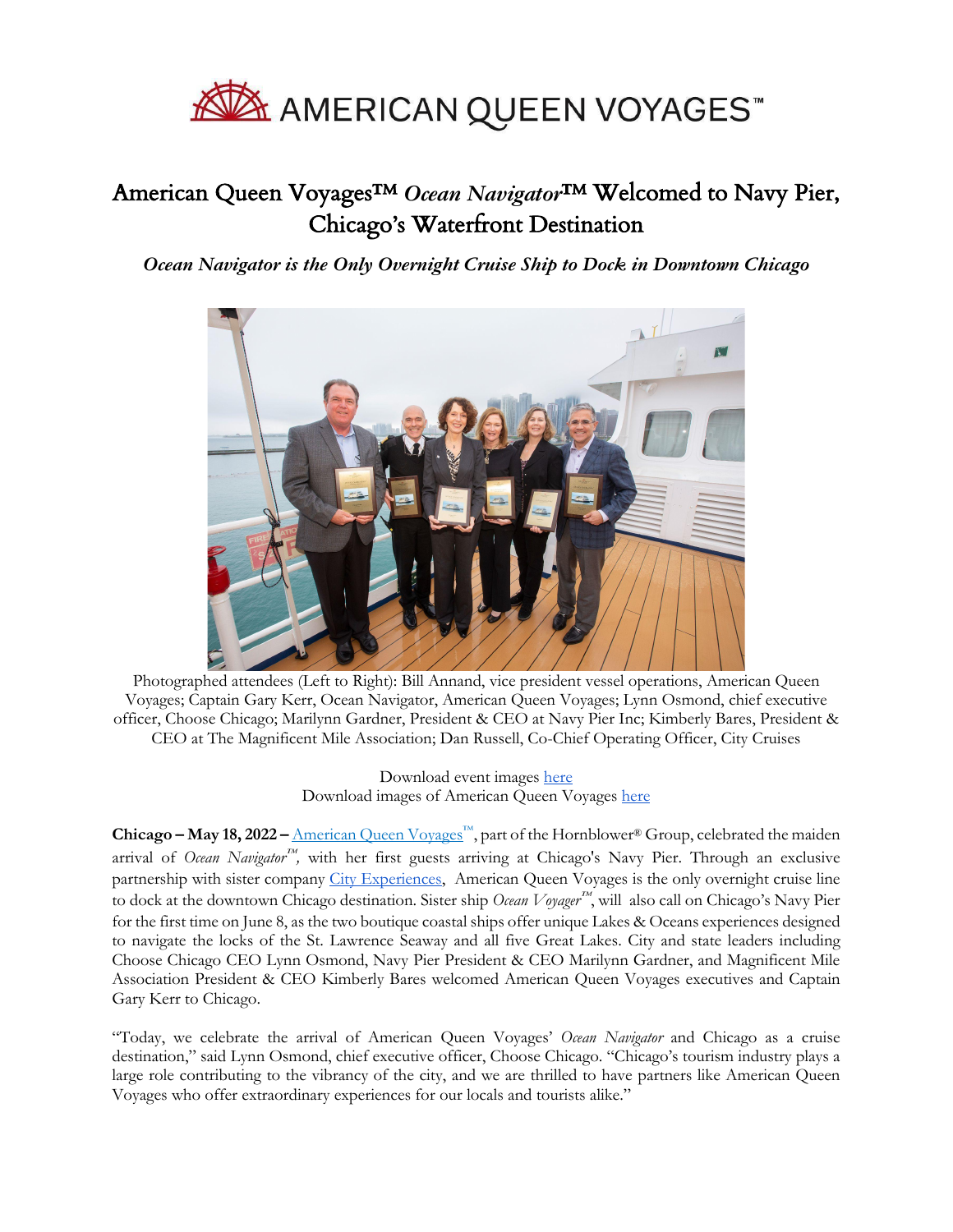

*Ocean Navigator* holds only 202 guests, delivering immersive Lakes & Oceans experiences in North America sailing the Great Lakes, Canada, New England, Southeast U.S.A., Yucatan & Mexico. The arriving sailing originated in Toronto while the embarking voyage of *Ocean Navigator* will be a 11-day itinerary touching all five Great Lakes and calling on ports including Mackinac Island, Soo Locks, Sault Ste Marie, Little Current, Detroit, Cleveland, Port Colborne (Niagara Falls) and disembarking in Toronto.

"Travelers are ready to make up for lost time and are eager to deeply discover North America now **–** and Chicago is a stunning backdrop to embark on that journey," shared Isis Ruiz, chief commercial officer, American Queen Voyages. "*Ocean Navigator's* arrival at Navy Pier is a fitting way to celebrate tourism in Chicago, exploring the city's bounty of culture and history. We look forward to an exciting season showcasing the many treasures across the Great Lakes."

American Queen Voyages Great Lakes voyages of 11 to 16-days call on North America's historic five Great Lakes and the storied St. Lawrence River. Port highlights include exploring the Victorian-era charm of Mackinac Island, historic Soo Locks, breathtaking Manitoulin Island, the largest freshwater island in the world, the worldfamous Horseshoe Falls of Niagara Falls, the Henry Ford Museum in Detroit and the Rock and Roll Hall of Fame in Cleveland. All cruises include a pre-cruise hotel night and in Chicago offer an optional of the iconic architecture tour from the water. In addition, guests sailing on the fall Great Lakes itineraries will enjoy overnight excursions in several city ports for the first time including Toronto and Mackinac Island on American Queen Voyages.

American Queen Voyages is celebrating its 10th anniversary in 2022 as the leader in encounter travel, offering a comprehensive portfolio of North American itineraries comprised of Rivers, Lakes & Oceans and Expedition experiences.

For more information on American Queen Voyages' 10<sup>th</sup> anniversary season, sailing dates, and to book a reservation or order a brochure, contact your travel professional, call 833-598-0119 or visit www.AQVoyages.com.

###

## **About American Queen Voyages**

American Queen Voyages™, a leader in encounter travel, offers the most varied and comprehensive portfolio of North American itineraries and experiences, comprised of American Queen Voyages River, American Queen Voyages Lakes & Ocean and American Queen Voyages Expedition, which includes new Alaska and Central America expedition experiences beginning 2022. To book or for more information on American Queen Voyages, contact your travel professional or call 833-598-0119 or visit www.AQVoyages.com.

## **About Hornblower Group**

Hornblower Group is a global leader in experiences and transportation. Hornblower Group's corporate entity is comprised of three premier experience divisions: **American Queen Voyages**®, its overnight cruising division**; City Experiences**, its land and water-based experiences as well as ferry and transportation services and **Journey Beyond**, Australia's leading experiential travel group. Spanning a 100-year history, Hornblower Group's portfolio of international offerings includes water-based experiences (dining and sightseeing cruises), land-based experiences (walking tours, food tours and excursions), overnight experiences (cruises and railways) and ferry and transportation services, including full-service vessel support via Hornblower Shipyard. Today, Hornblower Group's global portfolio covers 112 countries and territories, 125 U.S. cities and serves